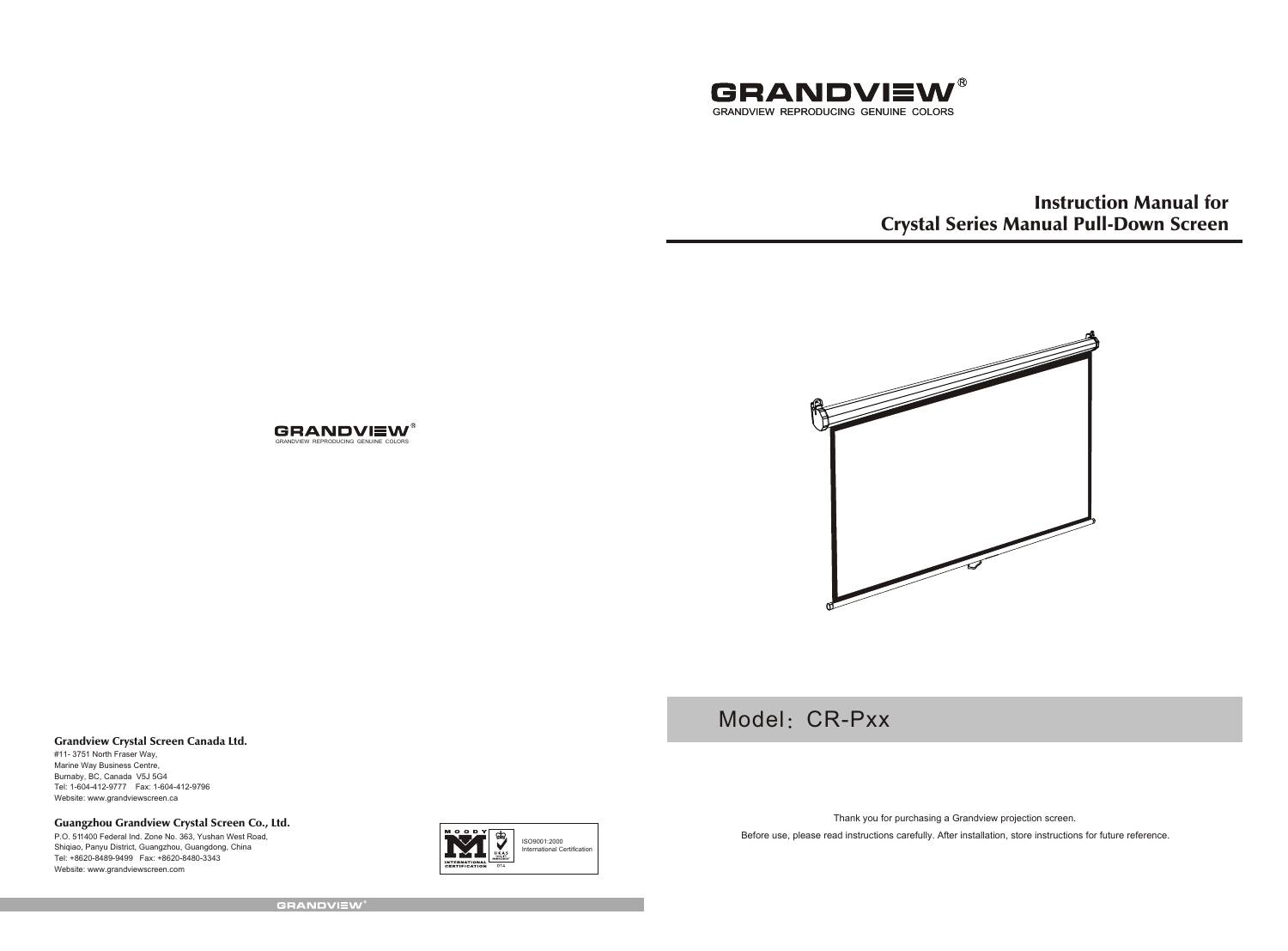## Description



Accessories

■ Installation Manual (1pc)

1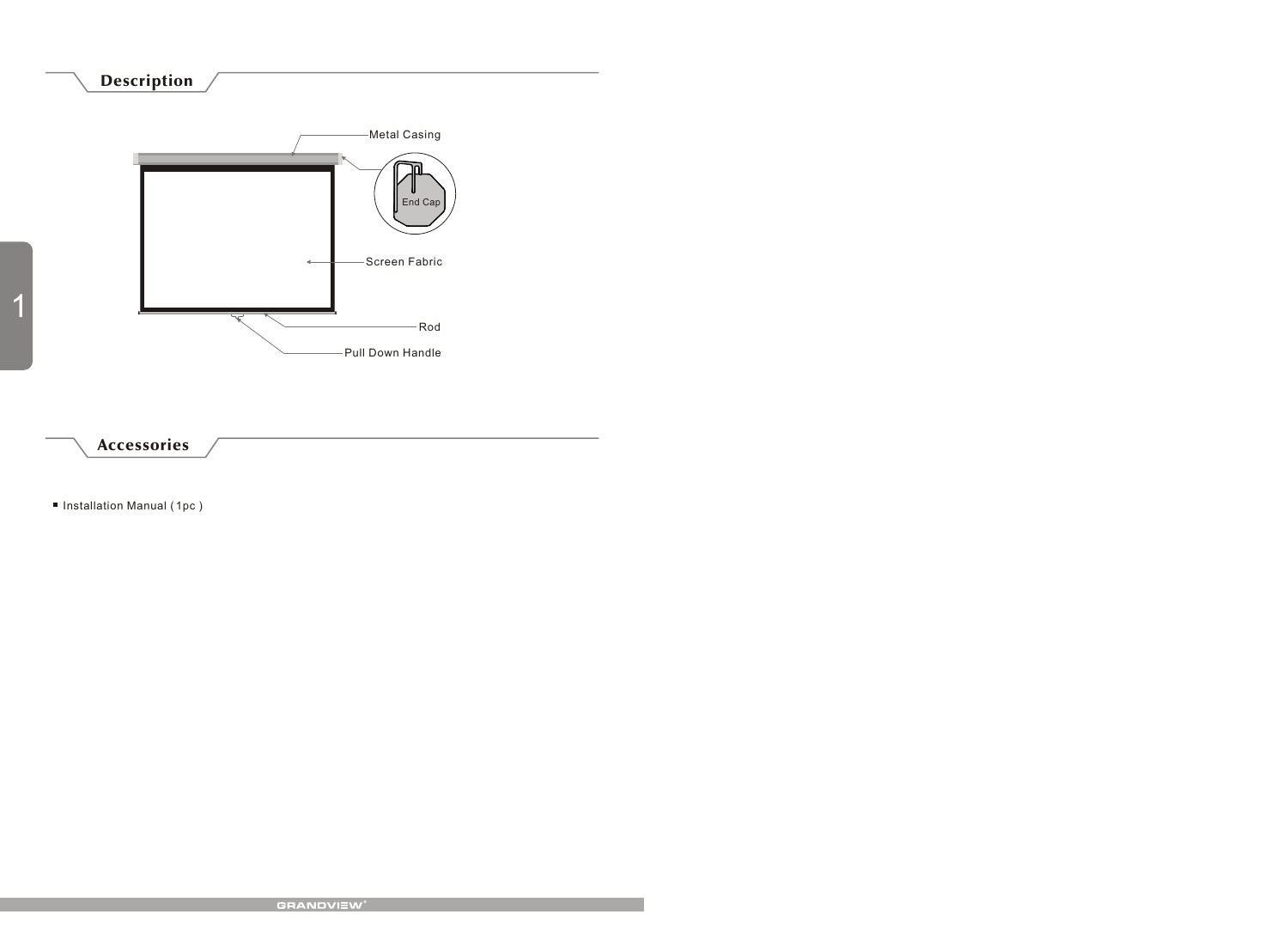#### Warnings

- The ceiling or wall used for fixture installation must be secure to prevent the screens from falling.
- Please read the following as any damage to the screen surface will affect the quality of the picture: 1.Avoid contact or touching the screen surface as it may cause scratches or tears.
- 2.Do not write or draw on the surface
- 3. Clean the screen with a soft cloth and lukewarm water. Do not use any detergent or cleaning products.
- Roll up the screen after every use.
- While the screen is retracting, hold on to the pull loop on the bottom of the screen to prevent it from going too fast, which may result in damaging both the screen and casing.
- $\blacksquare$  It may also cause the screen the fall.
- Ensure that the screen is level when installing; do not pull on the sides or fold the screen.
- To prevent unnecessary damage, the operating and maintenance of the screen should be done by adults.



Do not take apart and replace with unknown parts. If there are any problems, please contact your local dealer. Product specifications are subject to change.

## Installation

This projection screen should be installed at the best possible viewing position for the audience. Take out all the parts from the packaging and follow the accessories guideline to ensure you have all parts. The parts needed will vary depending on which installation you choose to use. For installation on a wood wall or ceiling, use the  $\phi$ 5 x 40 screws. For installation on a drywall, use the  $\phi$ 5 x 40 screws with anchors.

#### Wall Mount

by adults.<br>
by adults. We are the screen is level, use a leveller to check (Figure 5). Using a tape measure, to measure the distance between the two keyholes on the casing. ( Figure 1 ). According to the measurement, use the drill to drill identical holes of the appropriate size (use a smaller drill bit than the actual screws) on the wall and ensure that it is level ( Figure 2 and 3 ). Screw in the appropriate screws, either the  $\&6 \times 40$  for wood walls or the  $\&6 \times 40$  plus anchors for drywalls, leaving to check (Figure 5).